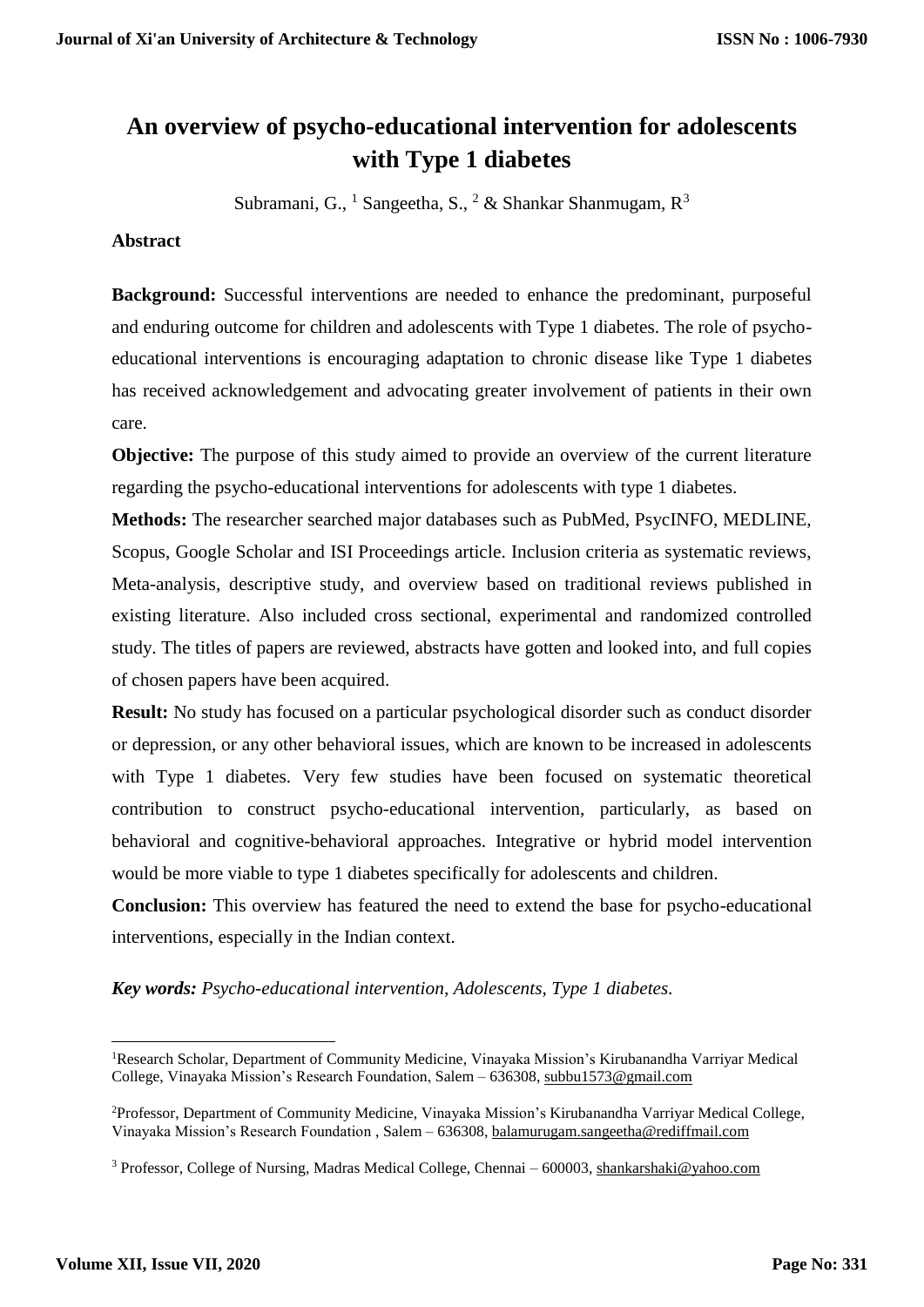#### **Introduction**

Type 1 diabetes mellitus is one of the most common endocrine illnesses in developing countries. In India, over 97,700 children suffered with Type 1 diabetes mellitus (Kumar, Azad, Zabeen, & Kalra, 2012). Also, estimated by Diabetes Atlas 2017 that there are 1,25,000 children and adolescents are affected with diabetes (International Diabetes Federation, 2017). These children and adolescents need a long-term intensive diabetes education or psychoeducational intervention, daily insulin injections, prevention and handling of acute complications, psychological support, and societal support rather than simply omitting or underestimating the illness.

Even though type 1 diabetes are accounted for only 5-10% of all with diabetes, it residue a serious chronic illness. It usually begins in early life than type 2 diabetes. However, it creates more short-term and long-term consequences including physical and psychological aspects. At very recently, studies revealed that psycho-social aspects of interventional therapies and Pharmaco-technological paradigm are equally important to control type 1 diabetes (Patterson et al., 2019).

Management of type 1 diabetes is complex and challenging for adolescents due to the essential integration of every day medical task and lifestyle adjustments into existence. The role of psychoeducation in the management of type 1 diabetes is inevitable to the adolescents and others. Psycho-educational Intervention is referring to the arrangement of information about an illness or issue and techniques for changing or adapting with it. Further, it has been appeared to be of esteem in decreasing mental morbidity and progressing self-care in other therapeutic population (Devins & Binik, 1996). Also, psycho-educational intervention may apply its impact on promoting behavioural changes by expanding the patient's understanding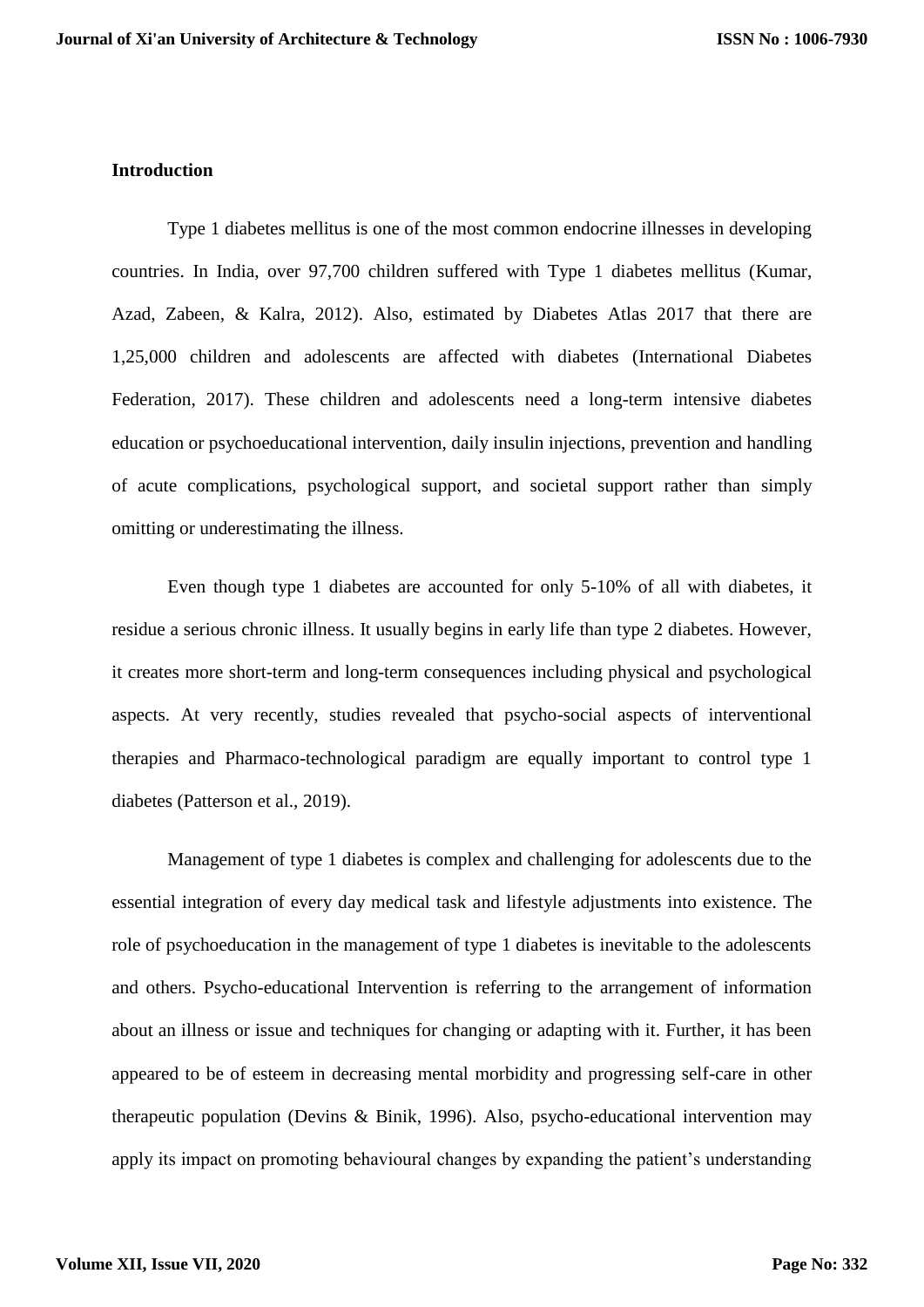of the risks and benefits of various behaviours as well as adjusting misinformation and by giving viable techniques or strategies that the person can apply to form changes in their symptomatic behaviour (Olmsted, Daneman, Rydall, Lawson & Rodin, 2002).

In the diabetes mellitus care, psycho-educational intervention not only plays a critical role to incorporates educating the patient about patho-physiology, insulin injections and blood monitoring, but also providing problem-solving strategies to increase success ratio in diabetes care as well as cultivating a sense of competence with respect to self-management (Brown, 1988).

There are various intervention modules in psycho-educational intervention to assist patients with type 1 diabetes mellitus. Due to the technological advancement, implementing intervention to wide range of diabetes population, and reduction of costs, online based psycho-educational intervention has been emerged recently. This internet based model specifically helps to focus on efficacy in progressing symptoms and health behaviours in children and adolescents at different ages (Stinson, Wilson, Gill, Yamada, & Holt, 2008; Ritterband, & Tate, 2009; Siemer, Fogel, & Van Voorhees, 2011). Furthermore, family-based intervention model (FBIM) also implemented widely for diabetes care. By using FBIM, parent involvement in diabetes management which highly helpful and associated with glycemic control in adolescents (Wysocki, Nansel, Holmbeck, Chen, Laffel, Anderson, & Steering Committee of the Family Management of Childhood Diabetes Study, 2009). In addition, family-based behavioural interventions focused on family teamwork around diabetes management have demonstrated positive impacts on glycemic outcomes (Anderson, Brackett, Ho, & Laffel, 1999; Laffel, Vangsness, Connell, Goebel-Fabbri, Butler, & Anderson, 2003).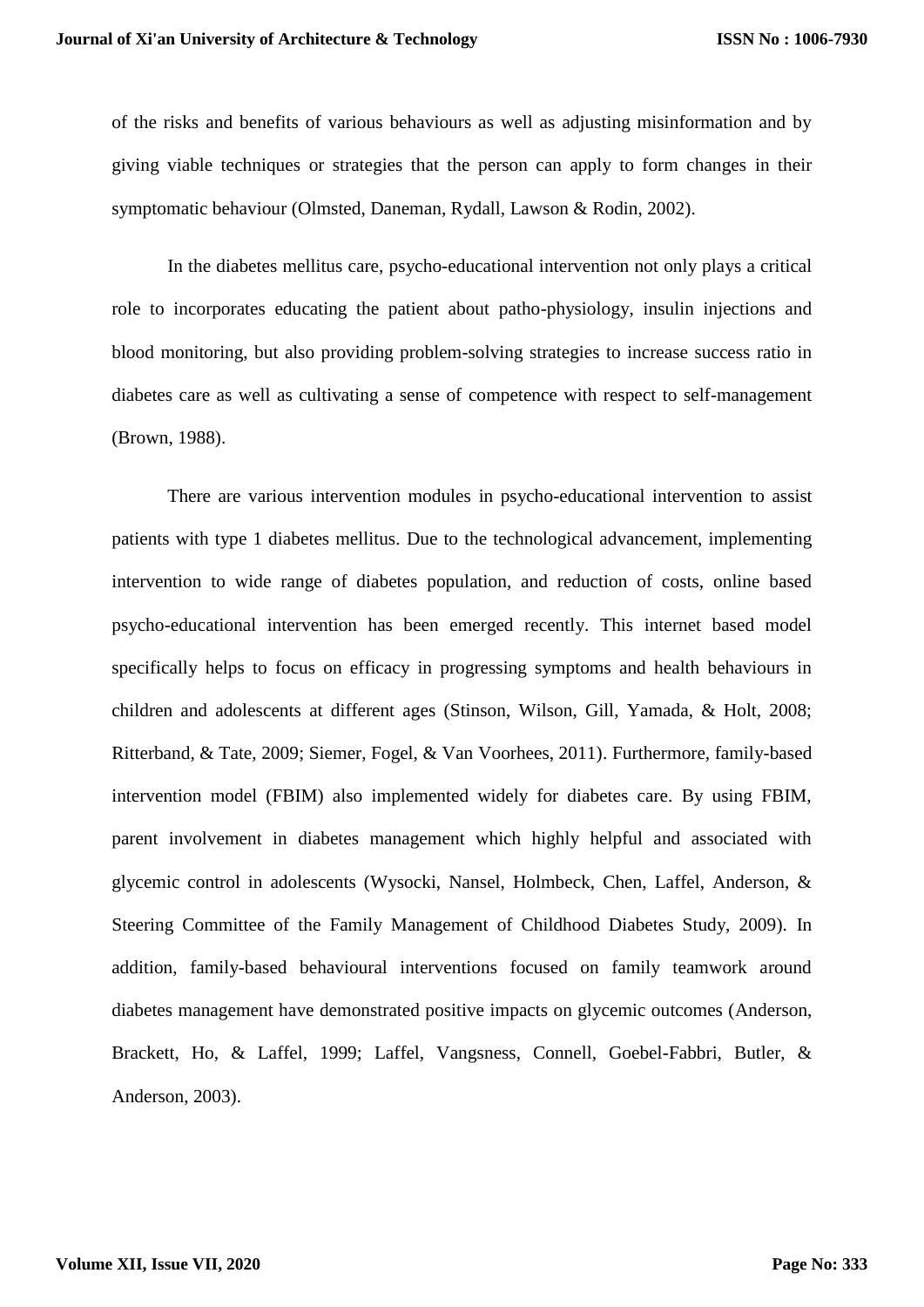Further, the use and availability of mobile phones have rapidly increased over the past decade. Global distribution of smart phone usage at the age of 11 to 24 as reported 72% (Davey, & Davey, 2014). Hence, mobile health strategies also emerged. Mobile health (mHealth) strategies as one of the method to improve adolescents' glycemic control and psychosocial wellbeing maintaining caregiver involvement in type 1 diabetes care (Herbert, Owen, Pascarella, & Streisand, 2013).

The purpose of this review paper is to provide an overview of the current literature regarding the psycho-educational interventions for adolescents with type 1 diabetes.

#### **Material and methods**

#### **Design**

The researcher followed guidelines on methodology of reviews (Roe, 2007), as well as Cochrane Handbook guidelines (Higgins et al., 2019).

#### **Search strategy and selection criteria**

Electronic databases viz., PubMed, PsychINFO, Scopus-Elsevier, ISI Proceedings, Web of Science, CTRI registry in India, Medline, Google scholar and Shodhganga were searched with time limit between 2000 and February 2020 as well as limits with English language only. The search terms in databases were "adolescents", "diabetes", "diabetes" mellitus", "type 1 diabetes", "intervention", and "psycho-educational intervention". The single as well as combination of 6 key words was used as searching strategy in this review article. Further, all the articles which are all comes under the inclusion criteria were examined and reviewed.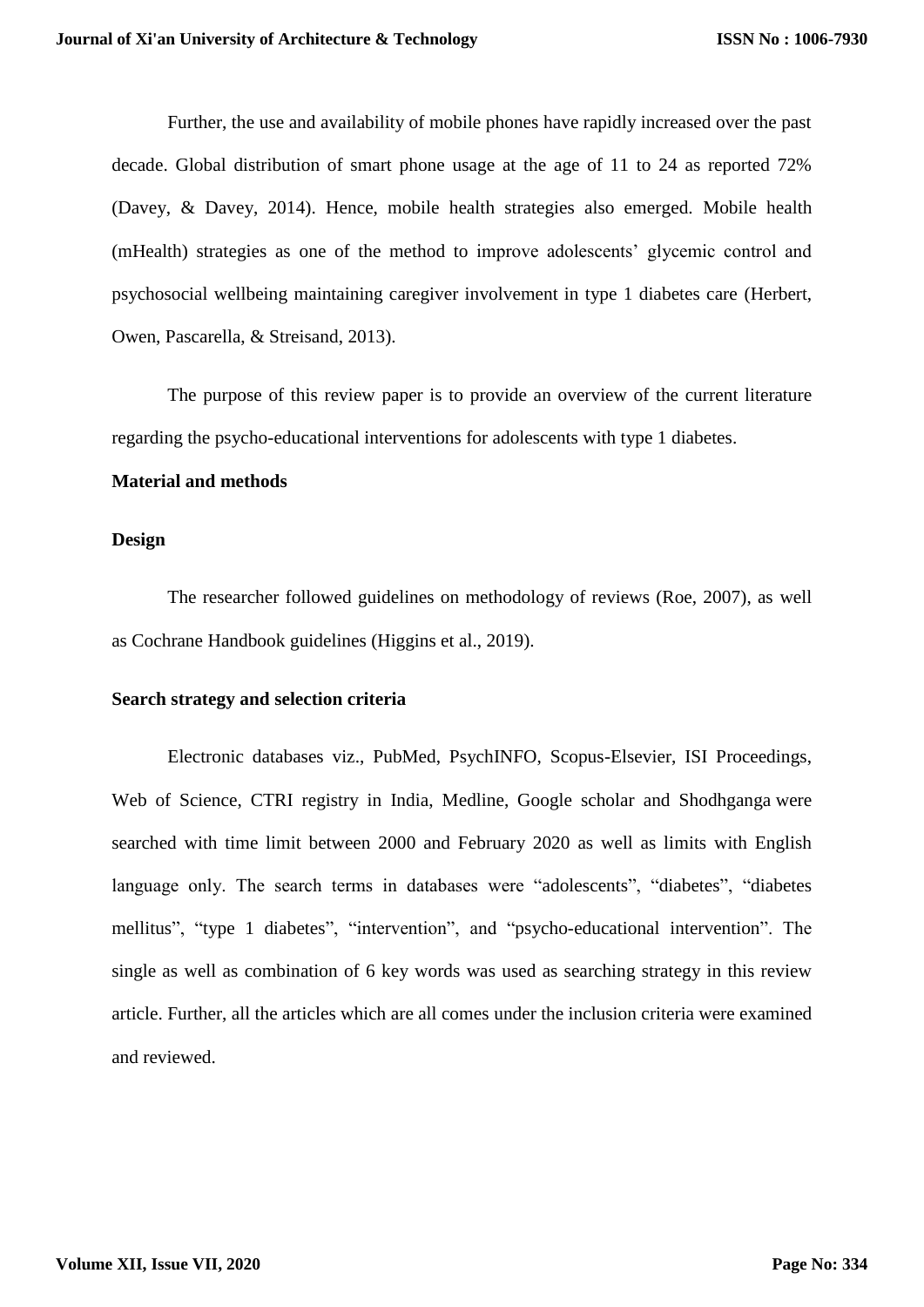#### **Inclusion and exclusion criteria**

In the present study has been followed carefully about the following inclusion criteria: (1) have published between 2000 and February 2020, (2) has been published in English, (3) participants must be adolescents with type 1 diabetes mellitus, (4) subject of the studies must be adolescents with type 1 diabetes, family members involved under intervention also considered, (5) descriptive, observational (prospective or retrospective cohort study, casecontrol study, cross-sectional study), experimental or quasi-experimental, and randomized controlled trial were considered eligible, (6) meta-analysis review article also included.

The following exclusion criteria have been adopted in this study: (1) adolescent with mental illness, (2) psychometric studies developing or testing intervention, diabetes related patient scales or tests, and (3) studies lacking full text accessibility also excluded from the study.

#### **Search results**

While entered the keywords into databases, 58 studies were found and the selected articles were reviewed under two phases. In the first phase, researcher reviewed the abstract of articles and removed the articles which were not matched in the inclusion criteria. At the end of the first phase, researcher finalized 23 studies. Further, in the second phase, researcher read the full-texts of selected articles and those articles that did not meet the inclusion criteria were excluded again. Hence, finally, 14 articles only met with the required criteria which include 4 reviews article in different intervention for type 1 diabetes. Such articles have been selected for further research process. All the selected articles have been published in English language which was listed in Table 1.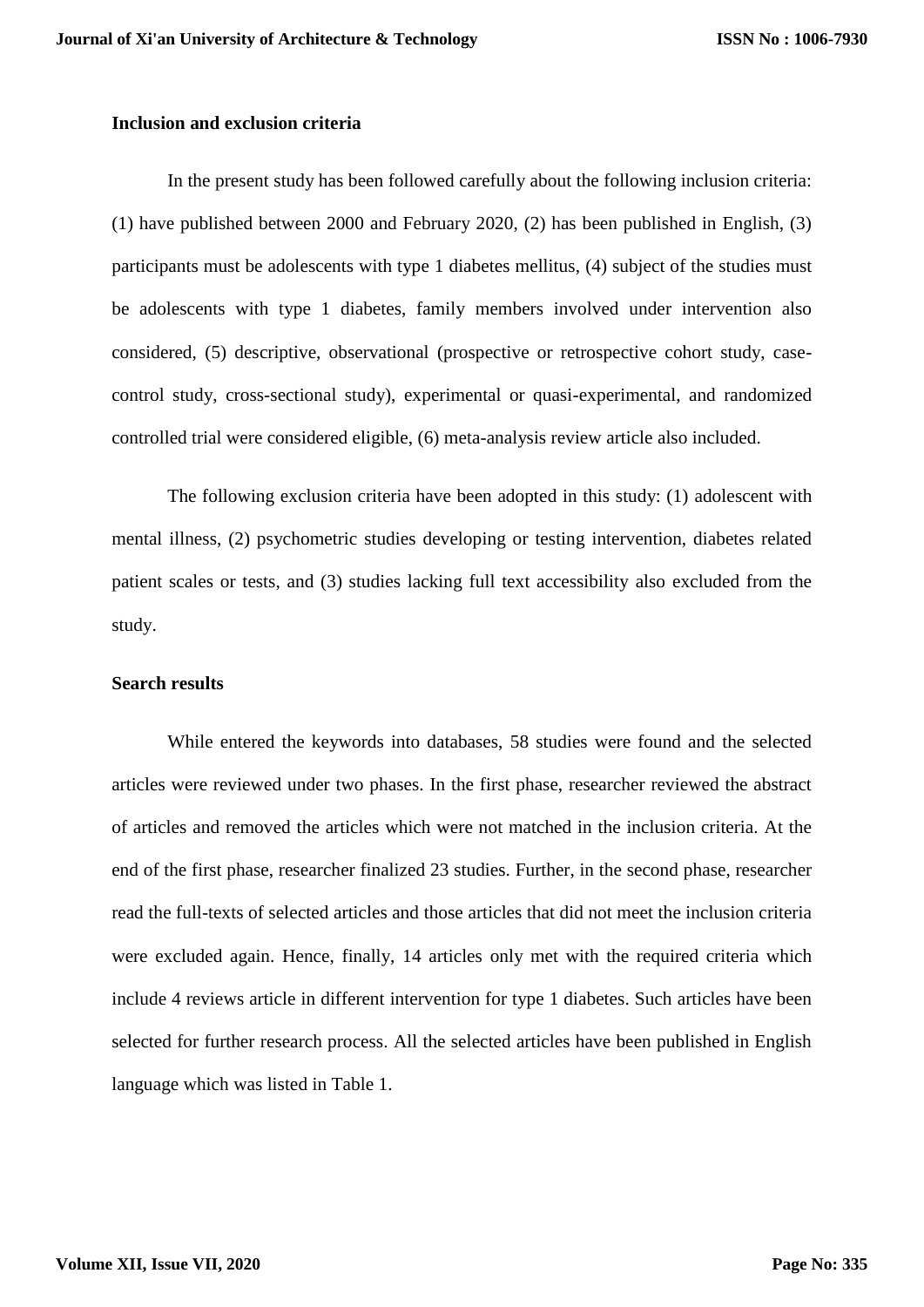# **Table 1:**

| Author(s)             | <b>Purpose</b>               | <b>Sample</b> | Data collection | <b>Research</b> | <b>Instrument</b>        | <b>Outcomes</b>                 |
|-----------------------|------------------------------|---------------|-----------------|-----------------|--------------------------|---------------------------------|
|                       |                              | size          | methods         | <b>Design</b>   |                          |                                 |
| Pendley et al.,       | To examine social support    | 68            | Self-report     | Descriptive     | The self-Care            | Regular peer support could have |
| (2002)                | and peer and family          |               |                 | survey design   | Inventory (SCI)          | in facilitating successful      |
|                       | involvement in relation to   |               |                 |                 | The Diabetes             | diabetes management.            |
|                       | diabetes management          |               |                 |                 | Responsibility and       | Youth perceptions of greater    |
|                       |                              |               |                 |                 | <b>Conflict Scale</b>    | family support were associated  |
|                       |                              |               |                 |                 | (DRC)                    | with greater parent report of   |
|                       |                              |               |                 |                 | The Diabetes Social      | diabetes-related conflict.      |
|                       |                              |               |                 |                 | <b>Support Interview</b> |                                 |
|                       |                              |               |                 |                 | (DSSI)                   |                                 |
|                       |                              |               |                 |                 | The Diabetes Patient     |                                 |
|                       |                              |               |                 |                 | Knowledge Test           |                                 |
|                       |                              |               |                 |                 | (DPKT)                   |                                 |
| Murphy, Rayman &      | This study reviewed on       |               | Database search | Systematic      | Psycho-educational       | Education appears to be most    |
| <b>Skinner</b> (2006) | diabetes education           |               |                 | review          | intervention             | effective when integrated into  |
|                       | programmes                   |               |                 |                 |                          | routine care, parental          |
|                       | developed for children,      |               |                 |                 |                          | involvement is encouraged, and  |
|                       | young people and their       |               |                 |                 |                          | when adolescent self-efficacy   |
|                       | families in the past 5 years |               |                 |                 |                          | is promoted.                    |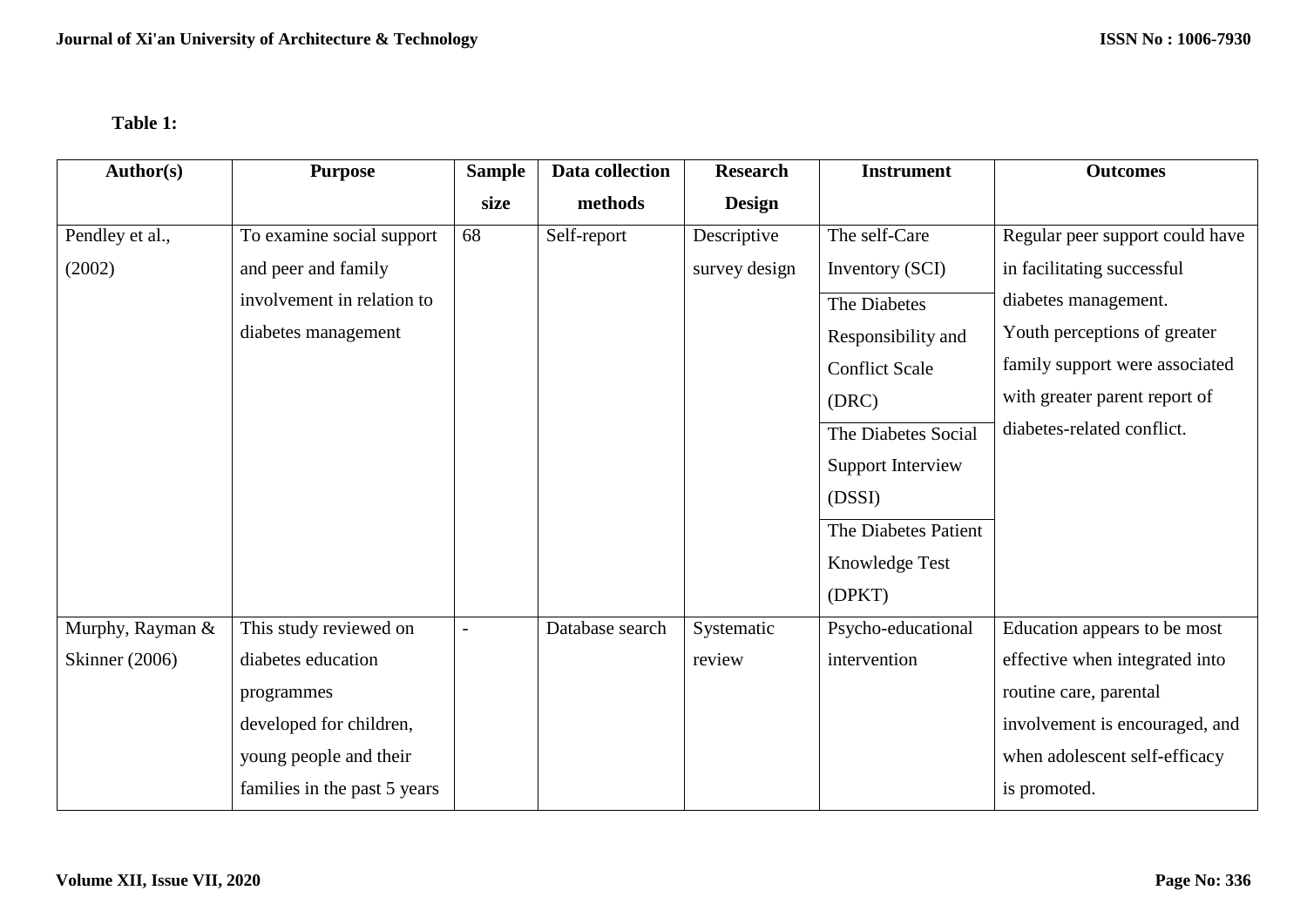| Mulvaney et al.,    | To examine the problem-   | 72  | Internet-based  | Randomized      | Internet-based            | A brief Internet-based self-          |
|---------------------|---------------------------|-----|-----------------|-----------------|---------------------------|---------------------------------------|
| (2010)              | solving and self-         |     | self-report     | control group   | intervention program      | management intervention was           |
|                     | management skills         |     |                 | design          | Diabetes behaviour        | effective at improving problem        |
|                     | improve the experimental  |     |                 |                 | rating scale (DBRS)       | solving and self-management           |
|                     | group through online      |     |                 |                 | Diabetes Problem          | and appeared to offset the            |
|                     | intervention              |     |                 |                 | <b>Solving Behaviours</b> | typical adolescent increase in        |
|                     |                           |     |                 |                 | Scale (DPSBS)             | A1C.                                  |
| Abualula, Jacobsen, | To evaluate the           |     | Database search | Systematic      | The quality of            | <b>Educational interventions with</b> |
| Milligan, Rodan, &  | effectiveness of diabetes |     |                 | review          | assessment tool for       | an indirect behavioural skills        |
| Conn $(2016)$       | self-management education |     |                 |                 | quantitative studies      | development that facilitates          |
|                     | (DSME) interventions with |     |                 |                 | (QATQS)                   | diabetes management may               |
|                     | a skills development      |     |                 |                 |                           | improve Quality of Life among         |
|                     | component on the QOL of   |     |                 |                 |                           | adolescents with type 1 diabetes.     |
|                     | adolescents with type 1   |     |                 |                 |                           |                                       |
|                     | diabetes mellitus         |     |                 |                 |                           |                                       |
| AlBuhairan et al.,  | To measure the health     | 315 | Self-report     | Cross sectional | The pediatric quality     | This study emphasizes the             |
| (2016)              | related quality of life   |     |                 | survey study    | of life inventory         | importance of an inter-               |
|                     | among adolescents with    |     |                 |                 | (Peds QL) diabetes        | disciplinary, biopsychosocial         |
|                     | type 1 diabetes mellitus  |     |                 |                 | module 3.0                | and family centred care               |
|                     |                           |     |                 |                 | Family impact             | approach to adolescents with          |
|                     |                           |     |                 |                 | module                    | diabetes.                             |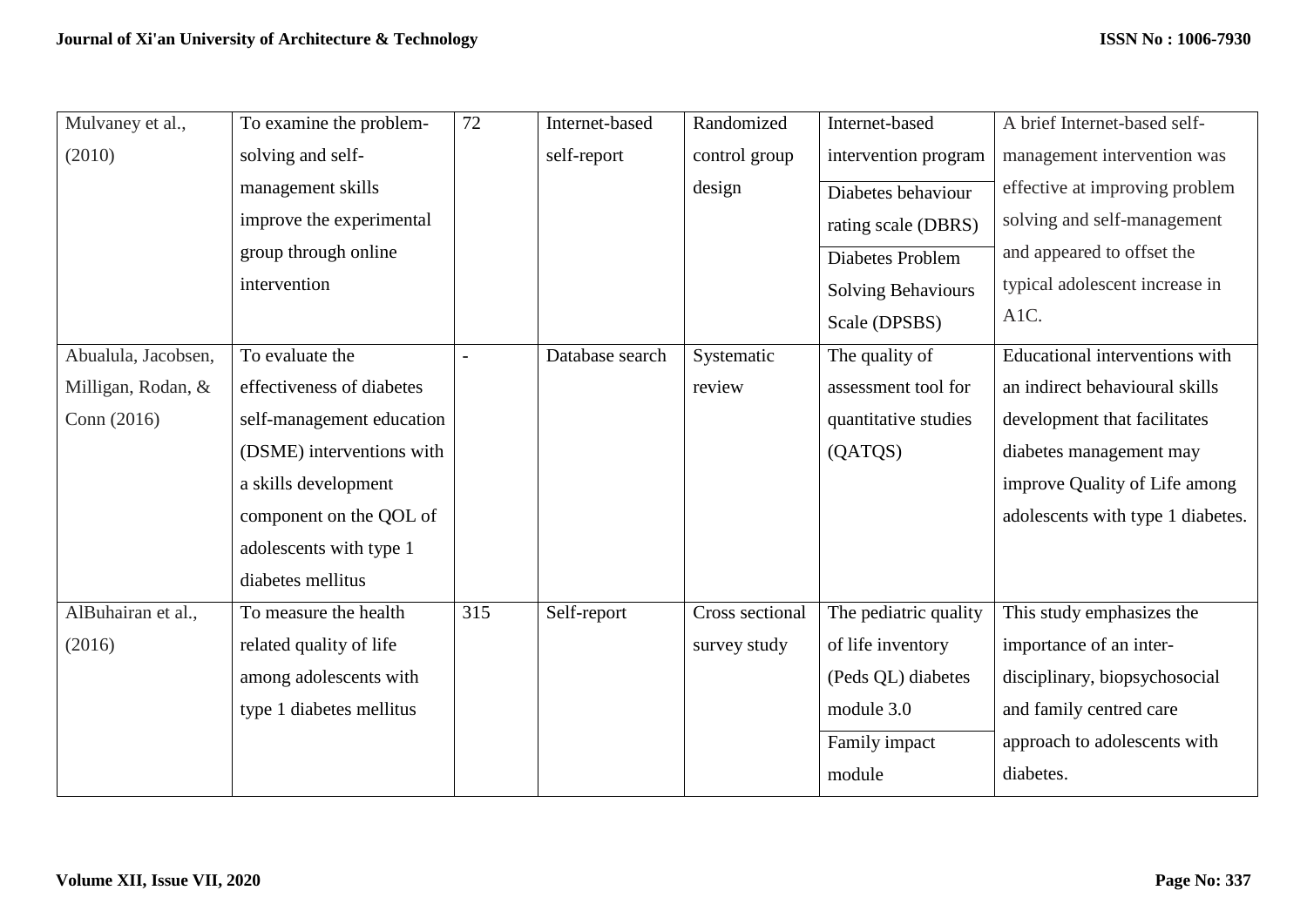| Wang, Stewart, Tuli, | To evaluate that the         | 183 | Medical records | Retrospective  | HbA1c level                | <b>Attending Medical Camp is</b>     |
|----------------------|------------------------------|-----|-----------------|----------------|----------------------------|--------------------------------------|
| & White (2008)       | diabetes medical camp        |     |                 | study design   | Beck depression            | associated with improved             |
|                      | would have impact on         |     |                 |                | inventory (BDI)            | glycemic control and parent-         |
|                      | adolescents disease based    |     |                 |                | Personal Adjustment        | reported adherence and               |
|                      | knowledge and self-          |     |                 |                | and Role Skills            | adjustment in adolescents with       |
|                      | management.                  |     |                 |                | Scale III (PARS-III)       | type 1 diabetes.                     |
| Grey, Boland,        | To determine whether         | 77  | Intervention    | Interventional | Coping Skills              | Behavioural intervention to          |
| Davidson, Li, &      | initial effects on metabolic |     | followed by     | study          | Training                   | <b>Intensive Diabetes Management</b> |
| Tamborlane, (2000)   | control and quality of life  |     | Self-report     |                | Interventions              | in adolescence results in            |
|                      | associated with a            |     | questionnaire   |                | The self-efficacy for      | improved metabolic control and       |
|                      | behavioural intervention     |     |                 |                | diabetes scale             | quality of life.                     |
|                      | combined with intensive      |     |                 |                | <b>Children Depression</b> |                                      |
|                      | diabetes management          |     |                 |                | Inventory                  |                                      |
|                      | (IDM) can be sustained       |     |                 |                | Diabetes life              |                                      |
|                      | over 1 year in youth         |     |                 |                | satisfaction scale         |                                      |
|                      | implementing intensive       |     |                 |                |                            |                                      |
|                      | therapy regimens.            |     |                 |                |                            |                                      |
| Pansier, & Schulz,   | To address the outcome of    |     | Database search | Systematic     | Intervention               | This systematic literature review    |
| (2015)               | diabetes intervention        |     |                 | review         |                            | has shown an increase in school      |
|                      | implemented in schools       |     |                 |                |                            | based diabetes interventions         |
|                      |                              |     |                 |                |                            | since 2005 in response to the        |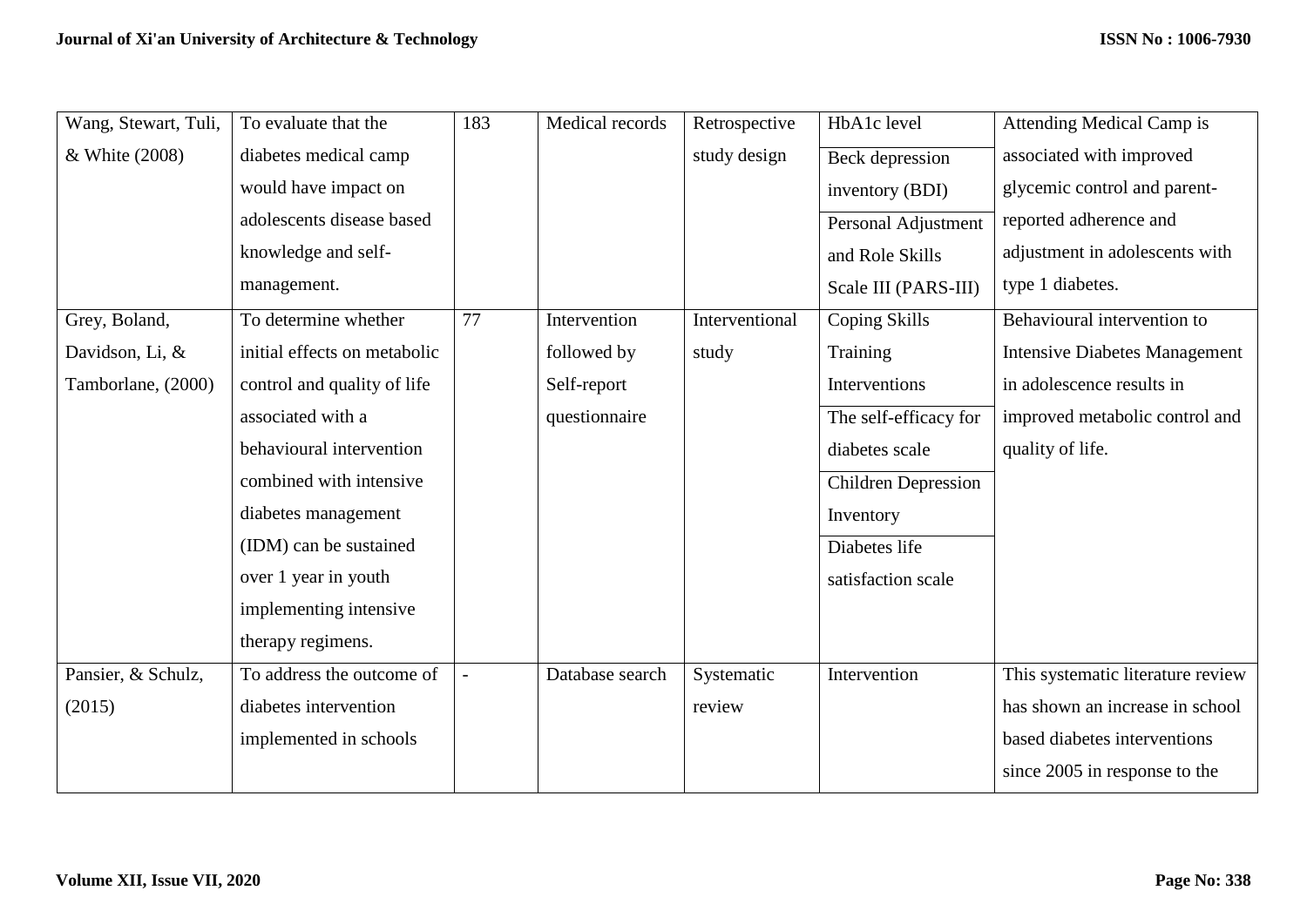|                                                  |                                                                                                                                               |    |                                                             |                                         |                                                                                                                                            | rising prevalence of diabetes in<br>children and the higher global<br>attention given to the diabetes<br>burden.           |
|--------------------------------------------------|-----------------------------------------------------------------------------------------------------------------------------------------------|----|-------------------------------------------------------------|-----------------------------------------|--------------------------------------------------------------------------------------------------------------------------------------------|----------------------------------------------------------------------------------------------------------------------------|
| Greco, Pendley,<br>McDonell, &<br>Reeves, (2001) | To plan and execute an<br>organized intervention for<br>coordination with peers<br>into diabetes care in a<br>healthy and versatile<br>manner | 42 | Intervention<br>followed by<br>Self-report<br>questionnaire | Pre and post<br>Interventional<br>study | Intervention module<br>Diabetes social<br>support inventory<br>Diabetes education<br>and support<br>assessment tool<br>(DESAT)             | Peer group intervention<br>approaches result with increased<br>positive peer involvement in<br>adolescents' diabetes care. |
| Han et al., (2015)                               | To examine the effect of<br>text-messages about<br>symptom awareness and<br>diabetes knowledge on<br>glucose control and quality<br>of life   | 30 | Intervention after<br>Self-report                           | Pre and post<br>study                   | <b>Symptom Text-</b><br>message questions<br>Problem Areas in<br><b>Diabetes</b><br>Questionnaire<br>Diabetes quality of<br>life for youth | Adolescents with type 1 diabetes<br>benefit from text-messaging<br>system and also improved their<br>quality of life.      |
| Jaser & White<br>(2011)                          | To examine the association<br>between the use of specific<br>types of coping strategies                                                       | 30 | Self-report                                                 | Descriptive<br>survey design            | The response to<br>stress questionnaire<br>(RST)                                                                                           | Primary and secondary control<br>coping strategies were<br>associated with positive                                        |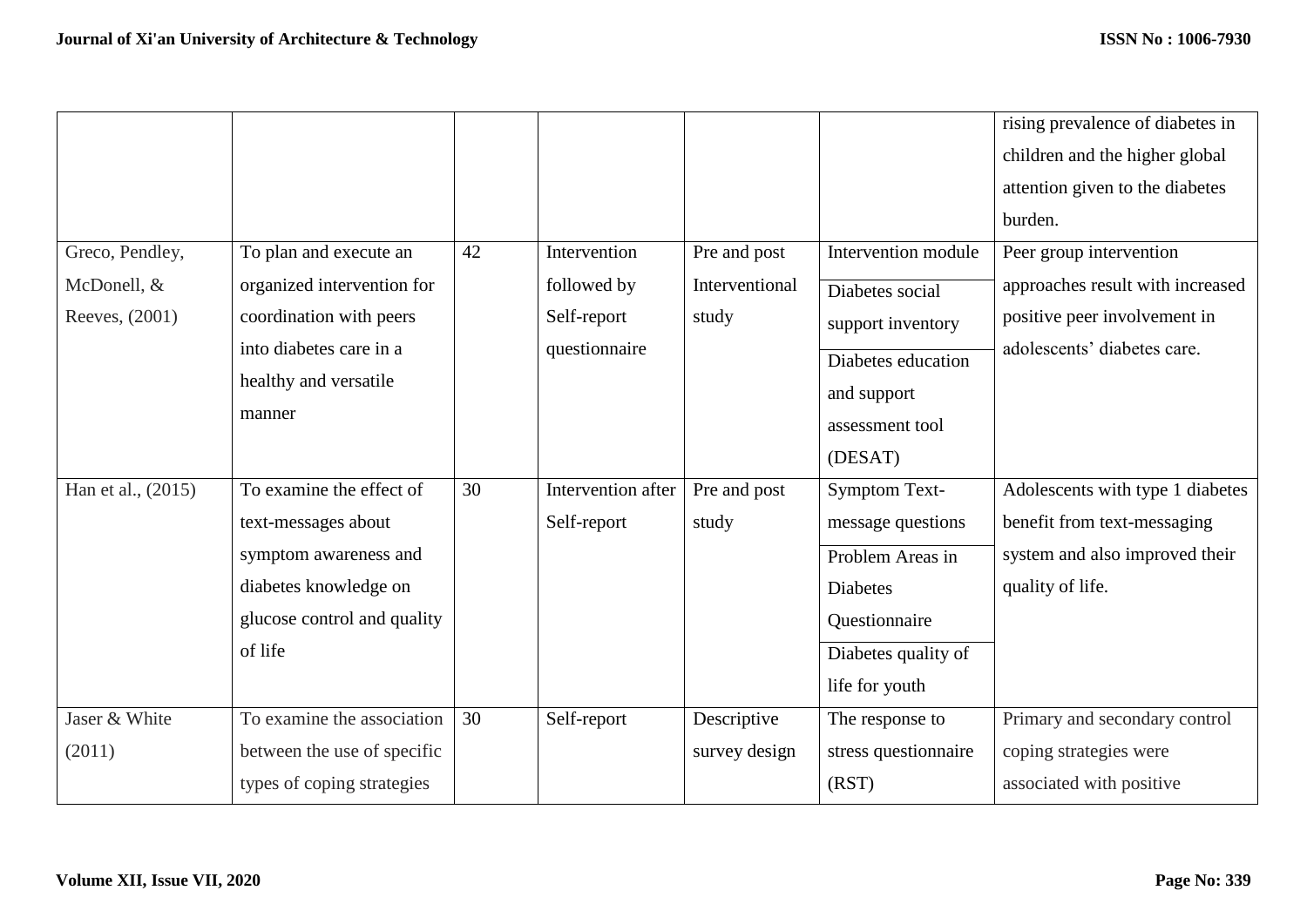|                  | and indicators of resilience |     |                 |                | Child behaviour           | outcomes                         |
|------------------|------------------------------|-----|-----------------|----------------|---------------------------|----------------------------------|
|                  | in adolescents with type 1   |     |                 |                | checklist                 |                                  |
|                  | diabetes.                    |     |                 |                | Pediatric Quality of      |                                  |
|                  |                              |     |                 |                | life questionnaire        |                                  |
|                  |                              |     |                 |                | HbA1c obtained            |                                  |
|                  |                              |     |                 |                | through medical           |                                  |
|                  |                              |     |                 |                | record                    |                                  |
| Murphy et al.,   | To evaluate the              | 305 | Self-report     | Interventional | <b>FACTS</b> intervention | No changes in diabetes family    |
| (2012)           | effectiveness of a family-   |     |                 | pre and post   | programme                 | responsibility as well as no     |
|                  | centred group education      |     |                 | design         | Diabetes Quality of       | effect on biomedical outcomes.   |
|                  | programme in adolescents     |     |                 |                | Life Youth Scale          |                                  |
|                  | with Type 1 diabetes.        |     |                 |                | Health Behaviour in       | The education provided is        |
|                  |                              |     |                 |                | School Children           | not sufficient for families to   |
|                  |                              |     |                 |                | Diabetes Family           | integrate the demands of         |
|                  |                              |     |                 |                | Responsibility            | intensive insulin therapy into   |
|                  |                              |     |                 |                | Questionnaire             | their daily lives.               |
|                  |                              |     |                 |                | (DFRQ)                    |                                  |
|                  |                              |     |                 |                | Problem Areas in          |                                  |
|                  |                              |     |                 |                | Diabetes (PAID)           |                                  |
| Northam, Todd, & | To identify effective        |     | Database search | Systematic     | Intervention              | No study has targeted a specific |
| Cameron, (2006)  | interventions for use with   |     |                 | review study   |                           | psychological disorder which     |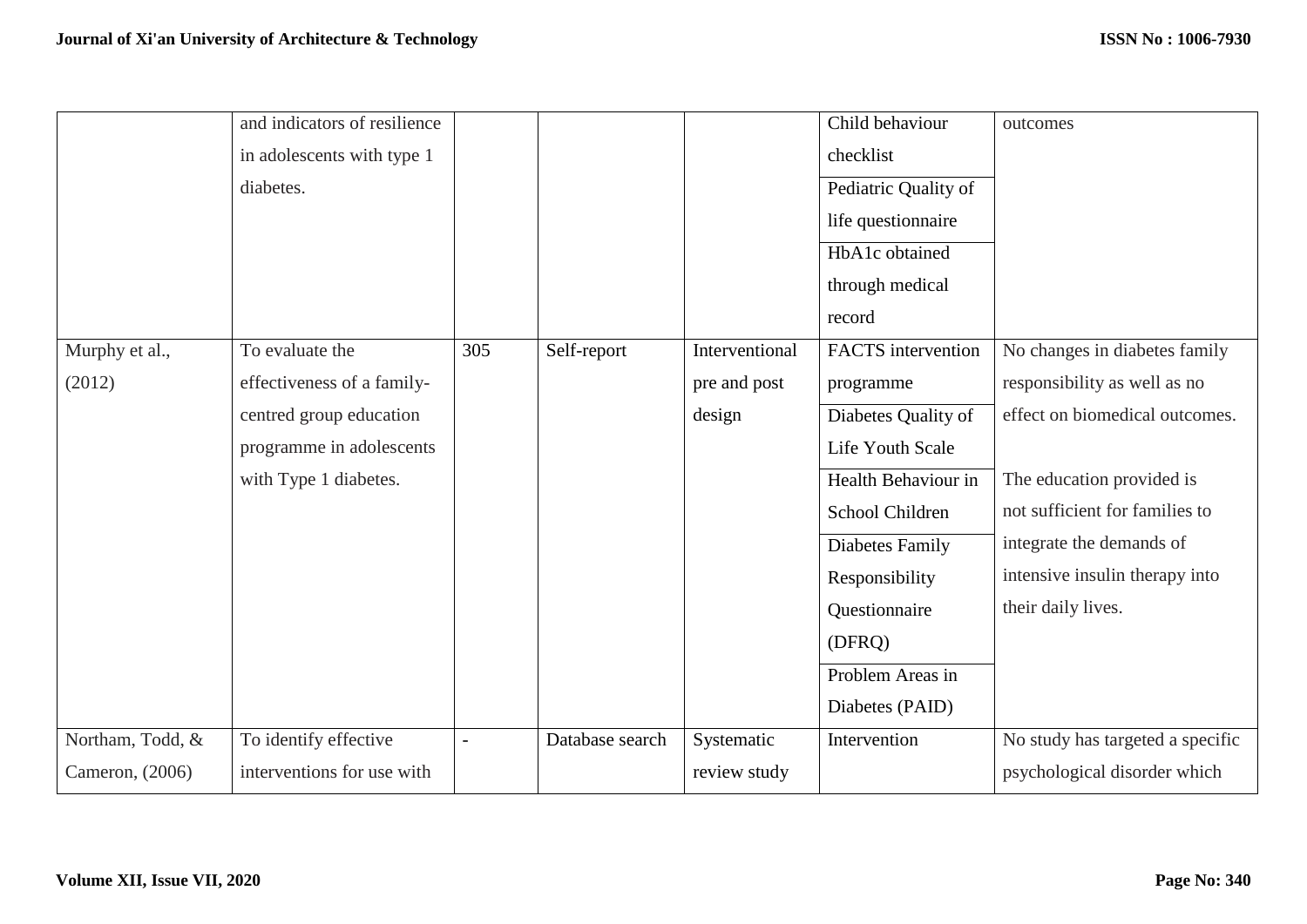|                                      | children at risk for adverse<br>mental and physical health<br>outcomes.                                                                                                                       |    |                                             |                                          |                                                                                                                                                                                                                                                                                               | are known to be increased<br>in children with diabetes.                                                                                          |
|--------------------------------------|-----------------------------------------------------------------------------------------------------------------------------------------------------------------------------------------------|----|---------------------------------------------|------------------------------------------|-----------------------------------------------------------------------------------------------------------------------------------------------------------------------------------------------------------------------------------------------------------------------------------------------|--------------------------------------------------------------------------------------------------------------------------------------------------|
| Channon, Smith, &<br>Gregory, (2003) | To identify the impact of<br>motivational interviewing,<br>a counselling approach<br>to behavior change, on<br>glycemic control,<br>wellbeing, and self-care of<br>adolescents with diabetes. | 22 | Intervention<br>followed by self-<br>report | Interventional<br>pre and post<br>design | Intervention<br>Wellbeing<br>questionnaire<br>Diabetes knowledge<br>Scale<br>Summary of<br>Diabetes Self-care<br>Activities<br>Personal models of<br><b>Diabetes</b><br>Questionnaire<br>Family Adaptability<br>and Cohesion<br><b>Evaluation</b> scale<br>Diabetes family<br>behaviour scale | Motivational interviewing<br>session is one of the useful<br>intervention model to helping<br>adolescents for improve their<br>glycemic control. |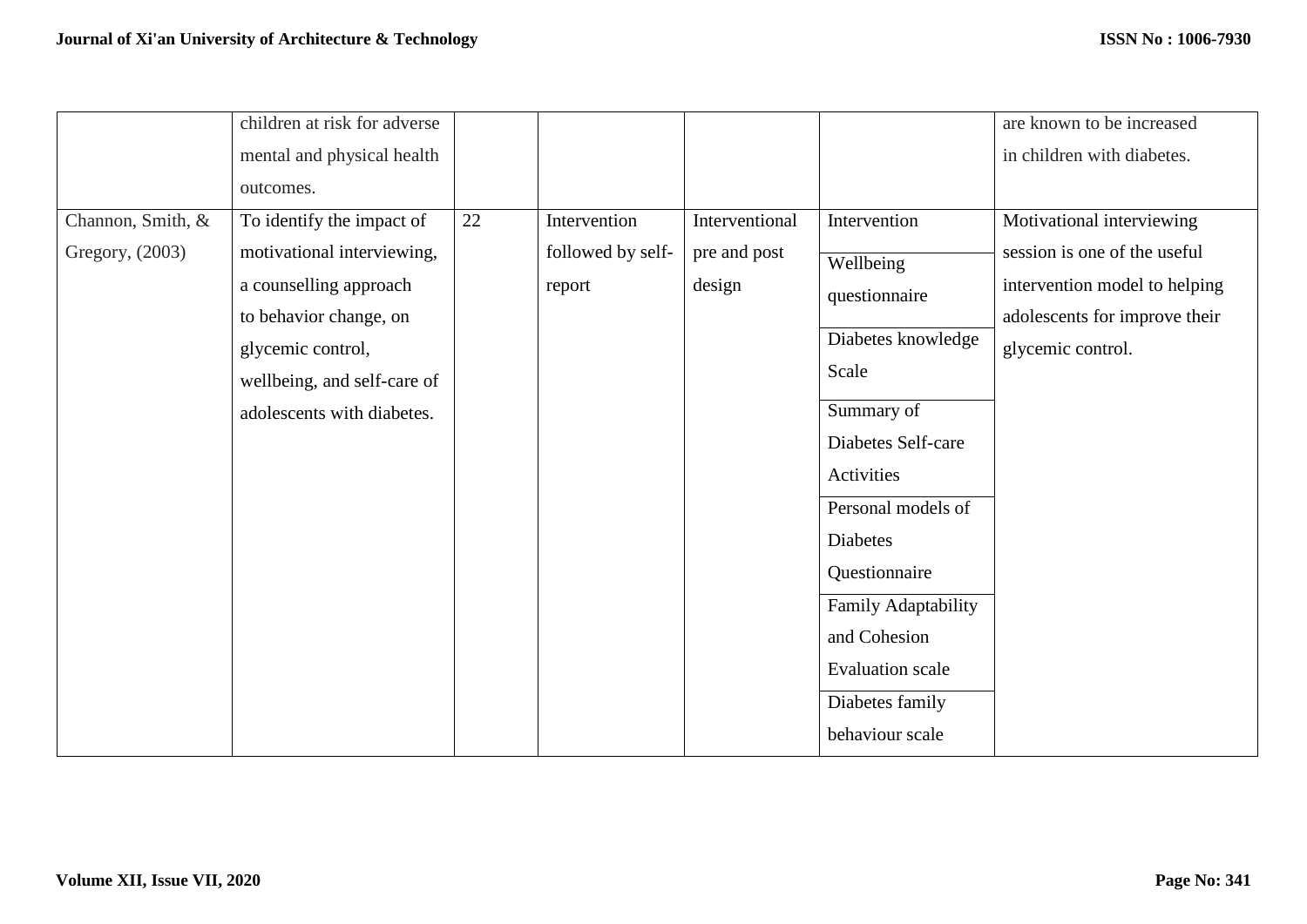#### **Discussion**

Table 1 summarizes the characteristics and results of the reviewed interventions. Nine studies offered psychoeducational intervention program at varied names viz., diabetes program, internet based intervention, self-management education, behavioural intervention, medical camp intervention, school based diabetes intervention, peer group intervention, FACTS intervention and Text-message program. In these studies, some of the intervention programs are structured and some are unstructured. Very few study only have theoretical background that the intervention developed as based on theories like social cognitive theory, behavioural theory. One of these studies focused on coping skills training but did not clearly state the skill was targeted as outcome for the intervention. In addition, the objective of the intervention programs has been varied by each study. These studies mainly focused on direct and indirect behavioural modification, improving adolescents' quality of life (QOL), glycemic control, encouraging parental involvement, and increasing positive peer group involvement in diabetes care.

This systematic review revealed that there are various types of psycho-educational interventions were implemented to adolescents with type 1 diabetes mellitus. It also contains wide range of modules with diverse skill components. It creates more difficult to determine which were most effective in improving adolescents' quality of life as well as illness based adjustments. The review showed that successful interventions were provided a combination of direct and indirect behavioural skills, viz., stress management, coping strategies, problem solving, and self-efficacy, psychoeducation about diabetes symptoms, which also involves adjustments. This may helpful to develop mental strength of the adolescents.

Adolescent with type 1 diabetes struggle with independence issues which reflect their inefficient of decision making skills. They need support to make decisions related to their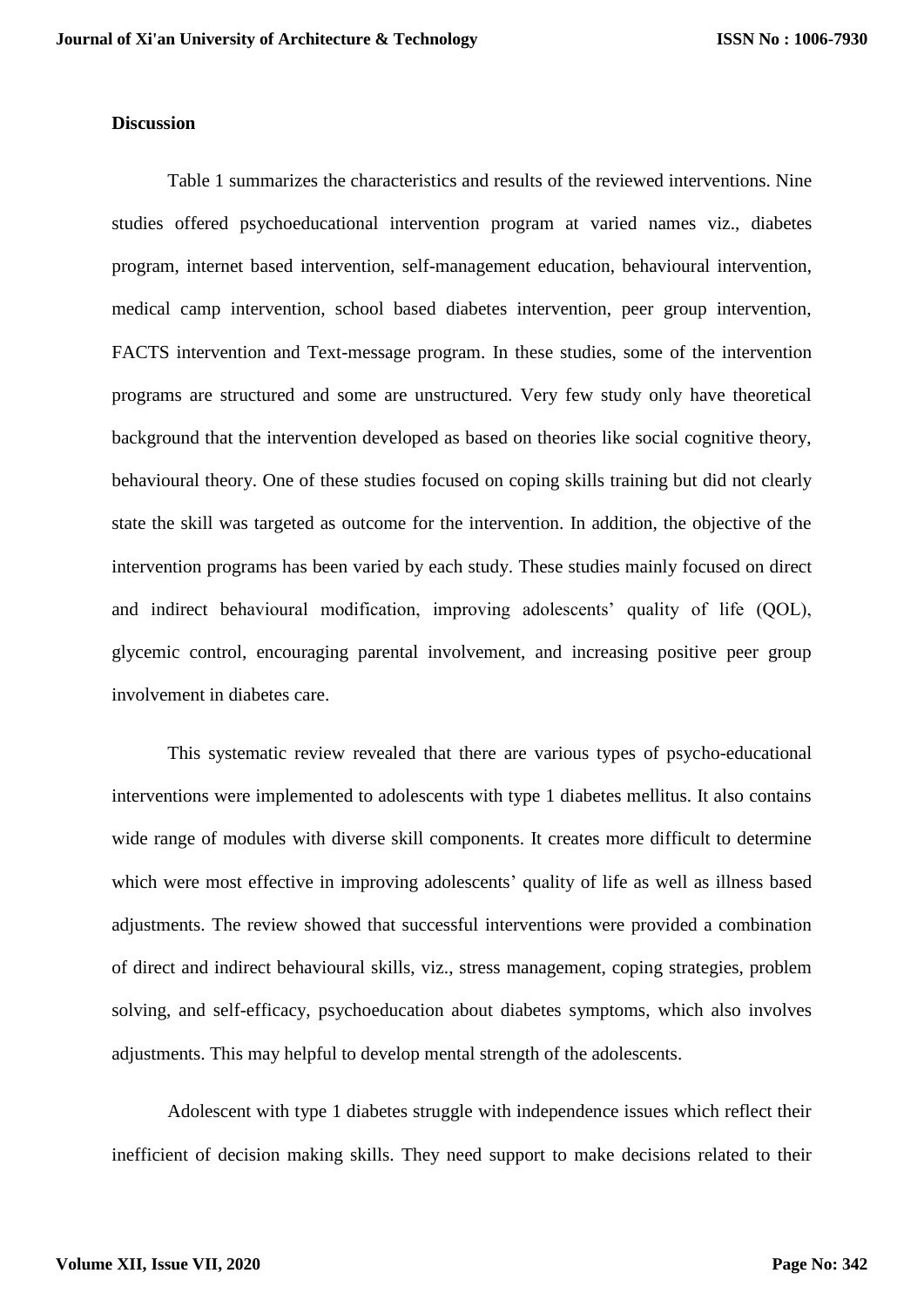diabetes management. Also, they lack on dealing with social and emotional demands. As a result, involvement of parents and peer group in the intervention program also helpful to deal with diabetes care. Further, the recent development of online based intervention and school based psychoeducational interventions also considered the mode of implementation of the intervention. Furthermore, successful psychoeducational interventions were given to the adolescents at least two months which provided immense time to develop new or modifying behaviour. Hence, hybrid or integrative intervention is needed to get optimum benefits for adolescents with type 1 diabetes.

A limitation of this review is in the eligibility criteria of only including literature on intervention given to adolescents with type 1 diabetes mellitus. Sometimes it was likely that citations could not directly relate to psychoeducation with diabetes, so it was left out. Further, pharmacological interventions are also omitted in this study. Therefore, some important specific understanding about overall health benefits based on type 1 diabetes with adolescents might have been ignored.

#### **Implications**

As based on the review, there is a need for developing more structured integrated intervention or hybrid intervention for adolescent populations with type 1 diabetes mellitus. Also, considering theoretical background for developing interventions. The lack of studies among girl adolescents with type 1 diabetes. Family and peer group involvement is important to improve treatment outcomes and overall psychological wellbeing.

#### **Conclusion**

This systematic review conducted to determine the effective intervention for adolescents with type 1 diabetes along with overview of current literature on the same. It was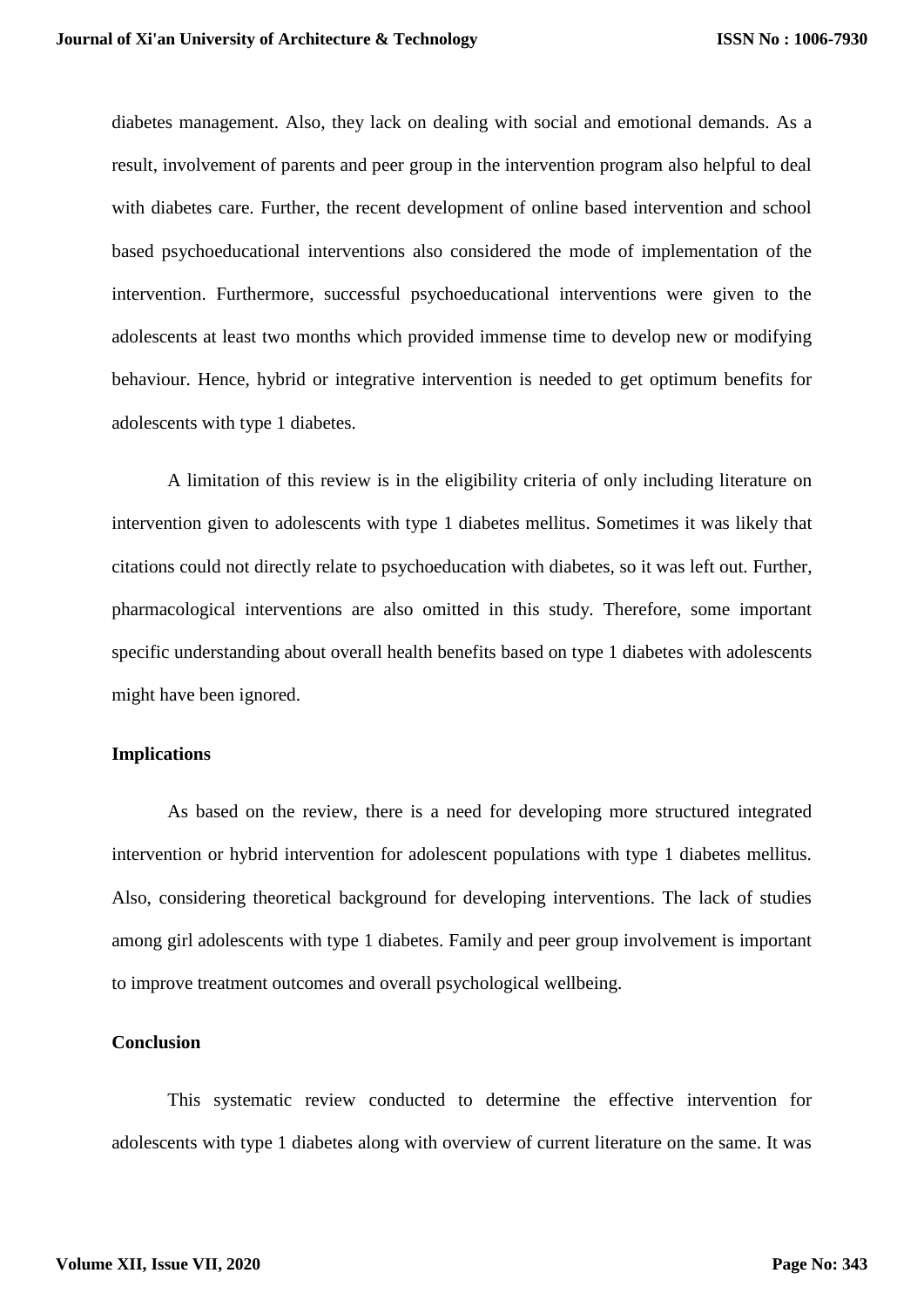found that the majority of the studies were found intervention based with varied skill components. Online based intervention and school based intervention as recent trend on implementing intervention to adolescents with type 1 diabetes. More experimental and qualitative studies with adolescents in India, specifically Tamil Nadu should be needed in future. Furthermore, interventional studies involved with family members, peer groups as well as girl adolescents with type 1 diabetes should be needed at large. These would be increasing more understanding about illness as well as patients' care.

### **References**

- Abualula, N. A., Jacobsen, K. H., Milligan, R. A., Rodan, M. F., & Conn, V. S. (2016). Evaluating diabetes educational interventions with a skill development component in adolescents with type 1 diabetes: a systematic review focusing on quality of life. *The Diabetes Educator*, *42*(5), 515-528.
- AlBuhairan, F., Nasim, M., Al Otaibi, A., Shaheen, N. A., Al Jaser, S., & Al Alwan, I. (2016). Health related quality of life and family impact of type 1 diabetes among adolescents in Saudi Arabia. *Diabetes research and clinical practice*, *114*, 173-179.
- Anderson, B. J., Brackett, J., Ho, J., & Laffel, L. M. (1999). An office-based intervention to maintain parent-adolescent teamwork in diabetes management. Impact on parent involvement, family conflict, and subsequent glycemic control. *Diabetes care*, *22*(5), 713-721.
- Brown, S. A. (1988). Effects of educational interventions in diabetes care: a meta-analysis of findings. *Nursing research*, *37*(4), 223-230.
- Channon, S., Smith, V. J., & Gregory, J. W. (2003). A pilot study of motivational interviewing in adolescents with diabetes. *Archives of disease in childhood*, *88*(8), 680- 683.
- Davey, S., & Davey, A. (2014). Assessment of smartphone addiction in Indian adolescents: a mixed method study by systematic-review and meta-analysis approach. *International journal of preventive medicine*, *5*(12), 1500.
- Greco, P., Pendley, J. S., McDonell, K., & Reeves, G. (2001). A peer group intervention for adolescents with type 1 diabetes and their best friends. *Journal of pediatric psychology*, *26*(8), 485-490.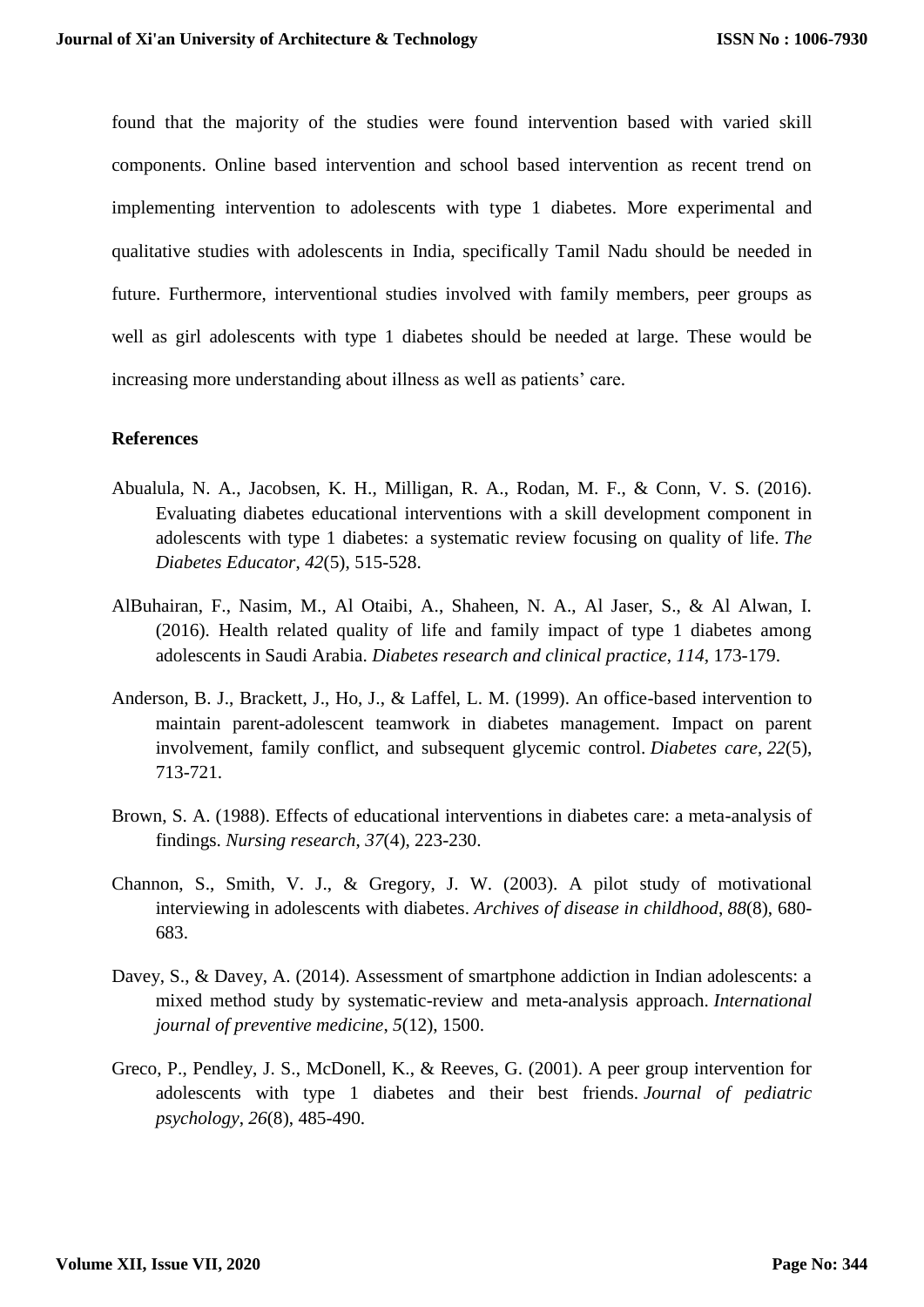- Grey, M., Boland, E. A., Davidson, M., Li, J., & Tamborlane, W. V. (2000). Coping skills training for youth with diabetes mellitus has long-lasting effects on metabolic control and quality of life. *The Journal of pediatrics*, *137*(1), 107-113.
- Han, Y., Faulkner, M. S., Fritz, H., Fadoju, D., Muir, A., Abowd, G. D., ... & Arriaga, R. I. (2015). A pilot randomized trial of text-messaging for symptom awareness and diabetes knowledge in adolescents with type 1 diabetes. *Journal of pediatric nursing*, *30*(6), 850-861.
- Herbert, L., Owen, V., Pascarella, L., & Streisand, R. (2013). Text message interventions for children and adolescents with type 1 diabetes: a systematic review. *Diabetes technology & therapeutics*, *15*(5), 362-370.
- Higgins, J. P., Thomas, J., Chandler, J., Cumpston, M., Li, T., Page, M. J., & Welch, V. A. (Eds.). (2019). *Cochrane handbook for systematic reviews of interventions*. John Wiley & Sons.
- International Diabetes Federation, (2017). Diabetic atlas. 8th edn Brussels. *Belgium: International Diabetes Federation*.
- Jaser, S. S., & White, L. E. (2011). Coping and resilience in adolescents with type 1 diabetes. *Child: care, health and development*, *37*(3), 335-342.
- Kumar, K. P., Azad, K., Zabeen, B., & Kalra, S. (2012). Type 1 diabetes in children: Fighting for a place under the sun. *Indian journal of endocrinology and metabolism*, *16*(Suppl1), S1.
- Laffel, L. M., Vangsness, L., Connell, A., Goebel-Fabbri, A., Butler, D., & Anderson, B. J. (2003). Impact of ambulatory, family-focused teamwork intervention on glycemic control in youth with type 1 diabetes. *The Journal of pediatrics*, *142*(4), 409-416.
- Mulvaney, S. A., Rothman, R. L., Wallston, K. A., Lybarger, C., & Dietrich, M. S. (2010). An internet-based program to improve self-management in adolescents with type 1 diabetes. *Diabetes care*, *33*(3), 602-604.
- Murphy, H. R., Rayman, G., & Skinner, T. C. (2006). Psycho-educational interventions for children and young people with Type 1 diabetes. *Diabetic Medicine*, *23*(9), 935-943.
- Murphy, H. R., Wadham, C., Hassler-Hurst, J., Rayman, G., Skinner, T. C., & Families and Adolescents Communication and Teamwork Study (FACTS) Group. (2012). Randomized trial of a diabetes self-management education and family teamwork intervention in adolescents with Type 1 diabetes. *Diabetic Medicine*, *29*(8), e249-e254.
- Northam, E. A., Todd, S., & Cameron, F. J. (2006). Interventions to promote optimal health outcomes in children with Type 1 diabetes—are they effective?. *Diabetic Medicine*, *23*(2), 113-121.